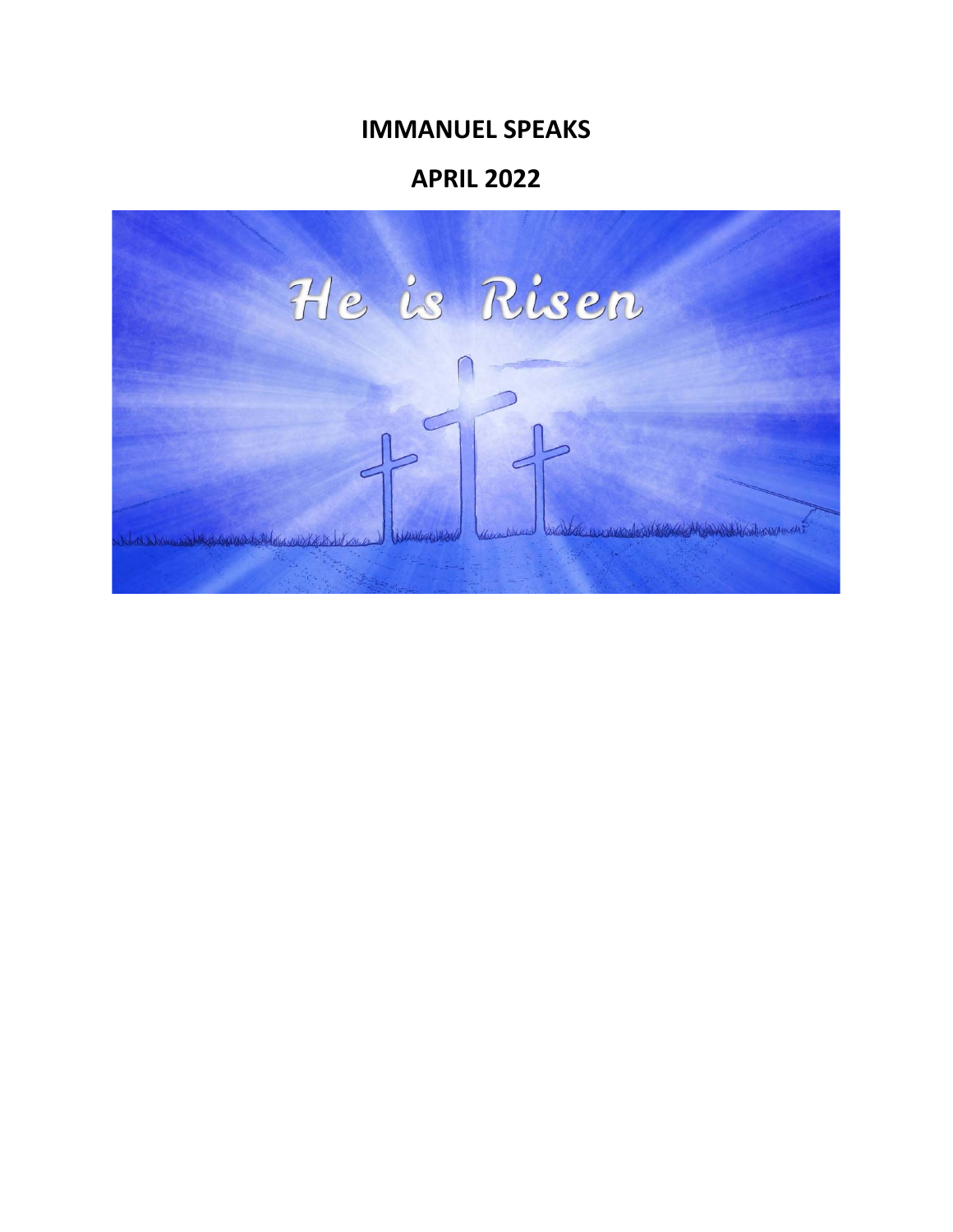## Church Council Meeting March 8, 2022 at 7:00 p.m.

Attending: Ross Pederson, Jane Niemeyer, LuAnn Kruger, Michael Pankratz, Jim Jaenisch, Andrea Prekker, Michele Shubert, Pastor Joel

Others: Katherine Schwitters – Treasurer

Absent: Isaac Gosseling, Harold Goedgedrag

Pastor Joel led devotions and prayer.

LuAnn called the meeting to order.

The agenda was M/S/P.

The Secretary's Report reviewed and M/S/P.

Treasurer's Report: As of 2/28/2022 checking account is \$69,619.28. Savings account \$93,653.04. Duane Jaenisch received a check for \$2000.00 for his work as a church treasurer.

Committees: Endowment Committee ‐ met had a discussion on tiling of the farm land. They approved student loan payment for Pastor Joel in the amount of \$5250.00. See Endowment Minutes. Sunday School – VBS for May 21<sup>st</sup> and 22<sup>nd</sup> is still being planned. Congregational Life – Serving Lenten Supper on March  $9<sup>th</sup>$ , BBQ's, baked beans, chips, pickles, and bars.

Pastor's Report: See report attached to Newsletter. Council and Pastor Joel discussed Confirmation Class.

Old Business: 1. Gary Meyer is working on signs week of March  $7<sup>th</sup>$ .

- 2. LuAnn will check on brace for flag.
- 3. Shed for the courtyard is on order.
- 4. Painting project is completed.
- 5. Fans in sanctuary will be installed in the next few weeks.
- 6. Parsonage basement cleanup will happen when the weather warms and dries up.
- 7. Ross will look into options for the courtyard/elevator doors.
- New Business: 1. Noisy Offering for April, May and June will go to Lutheran World Relief Ukraine M/S/P.
	- 2. Money counters for April ‐ LuAnn Kruger and Michael Pankratz.

May ‐ Ross Pederson and Michele Shubert.

- June ‐ Jim Jaenisch and Jane Niemeyer.
- 3. Council voted 6 to 1 to donate to MACCRAY After Prom, same amount as donated last year.
- 4. When weather permits the lawn by the egress windows in the parsonage will be raked and new grass seed planted.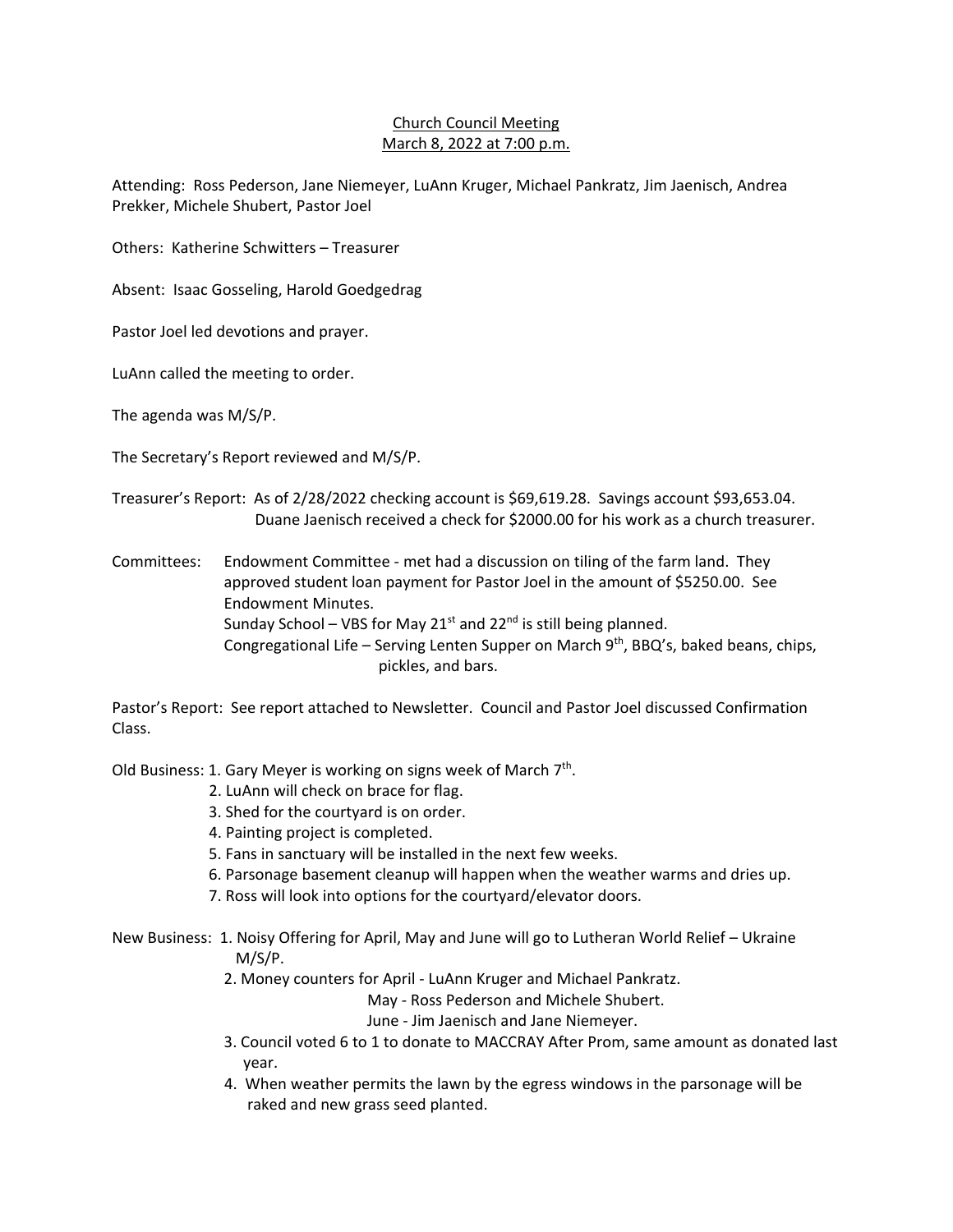Church Council Minutes Continued:

5. Work is being done on getting an up to date membership list for Immanuel.

Next Council Meeting on April 12<sup>th</sup>, 2022 at 7:00 p.m.

No further business was offered. Meeting was adjourned. M/S/P

Respectfully Submitted, Michele Shubert

+++++++++++++++++++++++++++++++++++++++++++++++++++++++++++++++++++++++++++++++++++++

#### **Tribe Membership for May 2022**

Below we have printed the Tribe Membership for May 2022. The chairperson(s) will be calling you in the near future asking you to help serve Immanuel in some way. Start thinking today what you can volunteer to help with…Oh, and please say yes! If everyone takes one job, the "needs" list will be filled. Thank you so much!

Naphtali Tribe Cody and Trista Rand Family Larry and Jane Niemeyer Glen Miller Curt Knapper Rick and Darcie Meyer Rodney and Tammy Jaenisch Marvin and Judi Boike Lonnie and LuAnn Hansen (Tribe Leaders) Rose Berghuis Isaac Gosseling

+++++++++++++++++++++++++++++++++++++++++++++++++++++++++++++++++++++++++++++++++++++

#### **Open Radio Broadcasts for 2022**

Listed below are the open radio broadcasts for the rest of 2022. If you would like to sponsor a radio broadcast, please contact the church office at 847‐2138 or stop in the church office, or talk to Kathy. The cost is \$100.00 for each broadcast. Thank you to all of you who have supported this outreach of Immanuel Lutheran Church!

September 4, 18

July 3, 10, 24, 31 November 6, 20, 23 (Thanksgiving Eve) August 7, 14, **August 7, 14**, **December 4, 11, 18** 

+++++++++++++++++++++++++++++++++++++++++++++++++++++++++++++++++++++++++++++++++++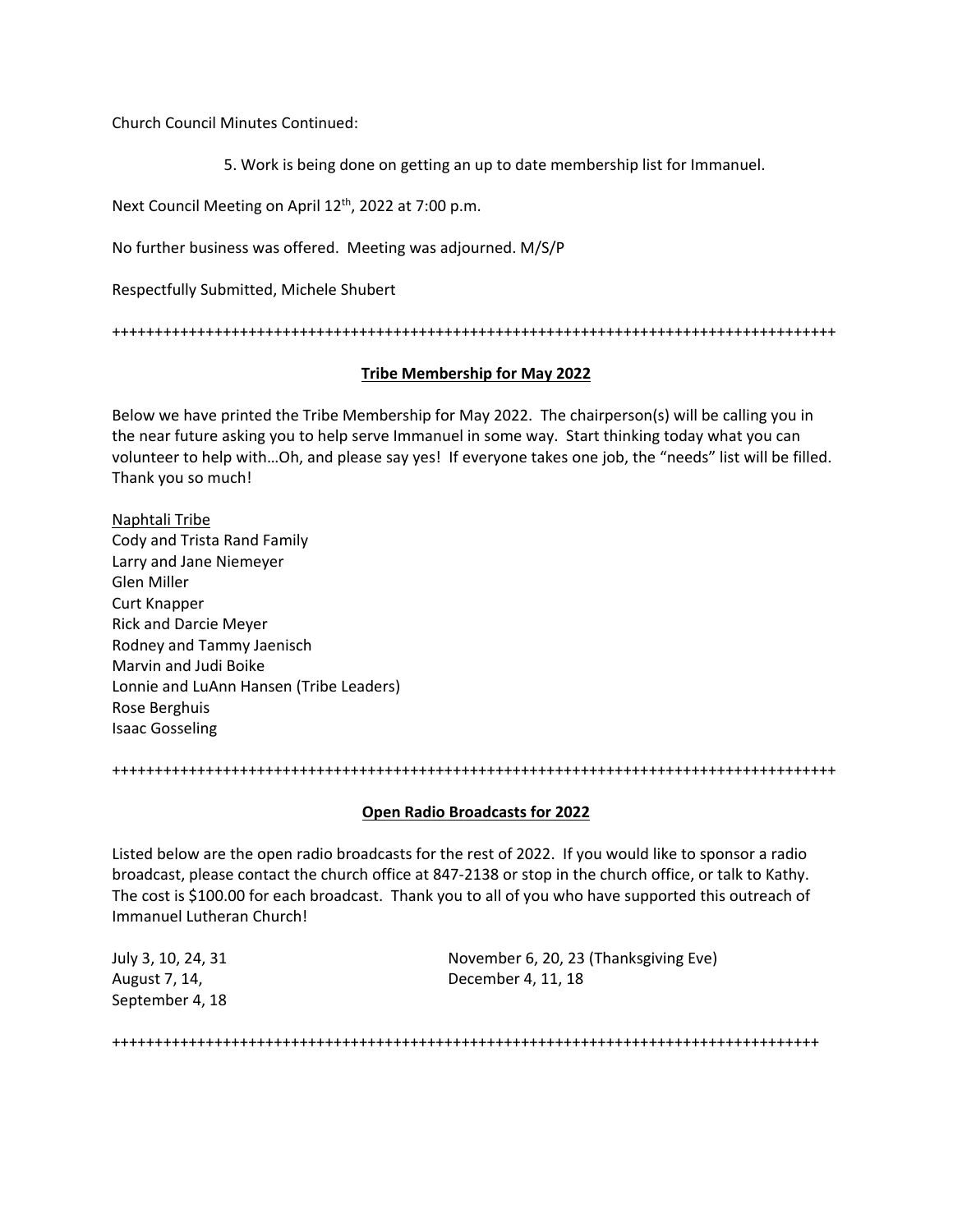# *Youth Happenings at Immanuel*

Attention Youth 7<sup>th</sup> thru 12<sup>th</sup> Grade! Bowling at Melody Lanes in Montevideo, Sunday, May **1st.** Time is 1:00 p.m. to 4:00p.m. Your cost is \$1.00 per game . Parents are encouraged to attend! Unfortunately, bowling space is limited to 6 lanes with up to 8 on each lane, so siblings will have to wait for another time! Contact the church or LuAnn Kruger at (320)905-4195 to tell us if you will be going. We will transport from the church at 12:15 if a ride is needed.

**God's Good Creation Vacation Bible School!!!** VBS has an all new look this year. First, it will be held on **Saturday and Sunday, May 21**<sup>st</sup> and May 22<sup>nd</sup>, from 10:00 a.m. to 3:00 p.m. Four different lessons will be done in these 2 days with skits, crafts, games, missions , and, of course, lunch and snacks!! Sign up is even easier this year, check out Immanuel's website or their Facebook page, click on the VBS announcement for registration, answer a few questions, and you're done. Volunteers can do the same from the same site. Our concert will be held on May 22<sup>nd</sup> at 2:00 p.m. Encourage family and friends to attend!

**TEENS! MISSION TRIP!** Here is an opportunity for adventure and to do God's work with those who need you!! June 5<sup>th</sup> through the 10<sup>th</sup>, Immanuel is planning to participate in a trip to Milwaukee with the Serve Boldly team. Serve bodly provides Lutheran teens the opportunity to accompany and serve their neighbor while deepening an understanding of God's presence in their lives and the world. Participants are housed in local churches in Milwaukee with a daily schedule of devotions, service time, worship, and other events. For more information, go to website at www.servebodly.net or obtain a brochure from the church office. (This is also an opportunity to get 25 service hours for graduation in 5 days!)

**T.I.M. (TEENS IN MISSION):** Offered at Green Lake Ministries, T.I.M.'s primary goal is to get four or more high school youth from our congregation to be involved in mission in their home congregation or community. Participants would attend training at GLLM for 5 days with workshop topics including discipleship vs. leadership, hospitality training, worship planning, devotion and Bible Study leading, relationship building, etc. The daily schedule includes boating, swimming, campfires, games, and free time. Interested? Go to GLLM's website for more information or stop in office for more information.

youth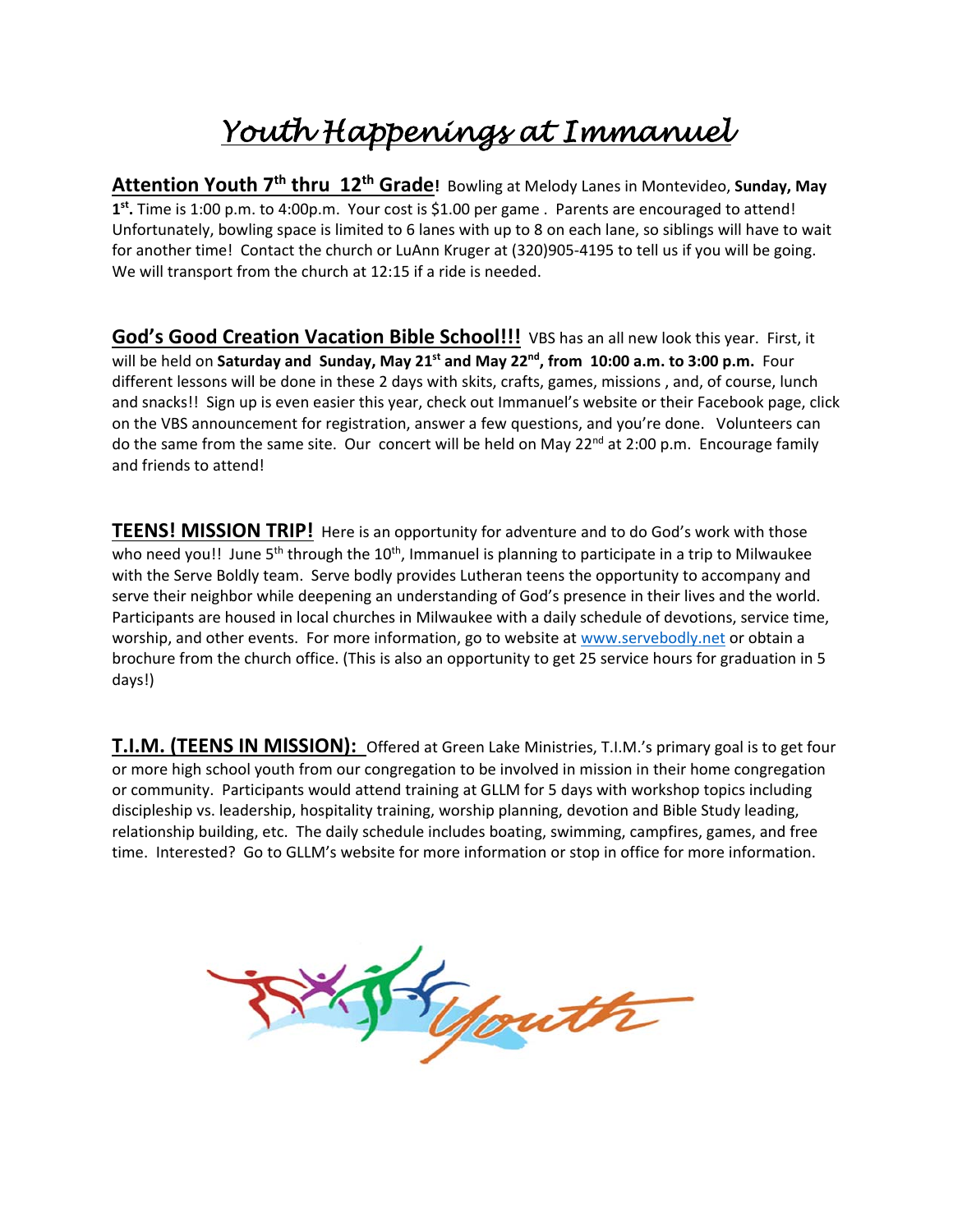

# **Worship Service Schedule for Holy Week At Immanuel**

| 9:00 a.m. Sunday, April 10   | Palm Sunday Worship Service with Communion             |
|------------------------------|--------------------------------------------------------|
| 7:00 p.m. Thursday, April 14 | Maundy Thursday Worship Service with Communion         |
| 7:00 p.m. Friday, April 15   | Good Friday Worship Service                            |
| 6:30 a.m. Sunday, April 17   | Easter Worship Service with Communion                  |
| 9:00 a.m. Sunday, April 17   | Easter Worship Service with Communion/No Sunday School |

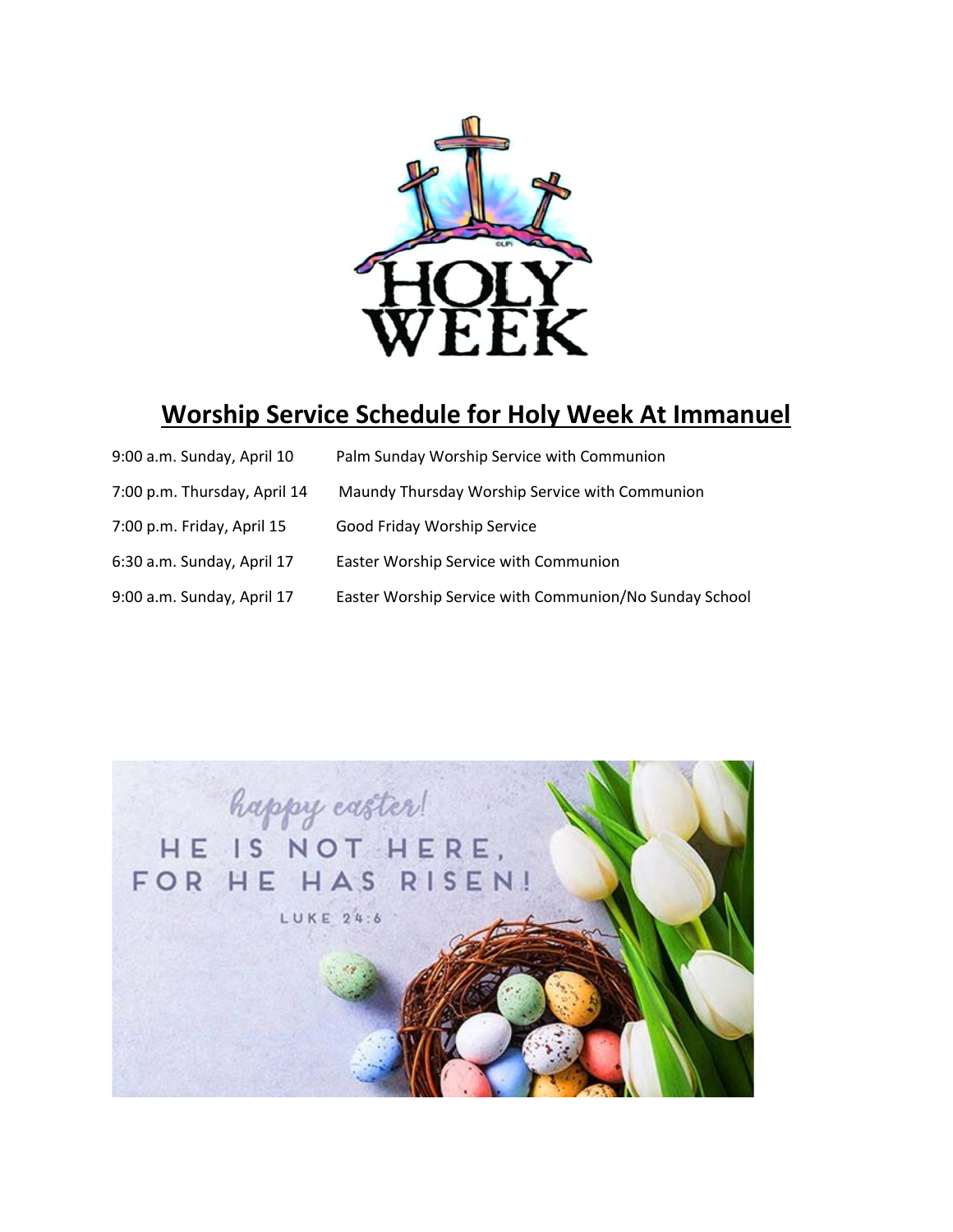## **Attention: All Women of Immanuel Lutheran Church**

Women of Immanuel, let's get together for fun, visiting, and fellowship. On Friday, April 22<sup>nd</sup> from **2:00p.m. to 3:30 p.m.,** come to Immanuel and gather in the fellowship hall for coffee, treats and sharing**.** Come and enjoy each other's conversation and join in on the laughter! Hope to see all of you there!!

+++++++++++++++++++++++++++++++++++++++++++++++++++++++++++++++++++++++++++++++++++++

#### **2022 Offerings Collected for the Month of March**

| Sunday, March 6     | \$4555.00 |
|---------------------|-----------|
| Wednesday, March 9  | \$330.00  |
| Sunday, March 13    | \$6235.48 |
| Wednesday, March 16 | \$150.00  |
| Sunday, March 20    | \$2315.00 |
| Wednesday, March 23 | \$706.00  |
| Sunday, March 27    | \$1235.00 |

+++++++++++++++++++++++++++++++++++++++++++++++++++++++++++++++++++++++++++++++++++++

## **Community Meal on Sunday, April 3**

**Our next Community Meal is Sunday, April 3rd from 5:00‐6:00‐ p.m.** On the menu is: meatloaf commercials, green beans, and Easter Cookies (from R&R Bakery). We will be serving to go orders in the church alley way and also serving in the church basement. Please comment on the Facebook page or call the church office at 847‐2138 with the number of meals you are wanting. Everyone is welcome and the meal is free!

+++++++++++++++++++++++++++++++++++++++++++++++++++++++++++++++++++++++++++++++++++++

## **Old Fashion Lutheran Lenten Supper**

## **Wednesday, April 6 5:30 p.m. to 6:30 p.m.**

Our Lenten Supper on Wednesday, April 6<sup>th</sup> will be an old fashion Lutheran supper. The menu is: hot dishes, jello, homemade bread, egg coffee and lemonade. We will be serving from 5:30‐6:30 p.m. Everyone is welcome! The free will offering will go towards the television we purchased for the Clara City Care Center. Thank you to everyone who has donated towards this!

+++++++++++++++++++++++++++++++++++++++++++++++++++++++++++++++++++++++++++++++++++++